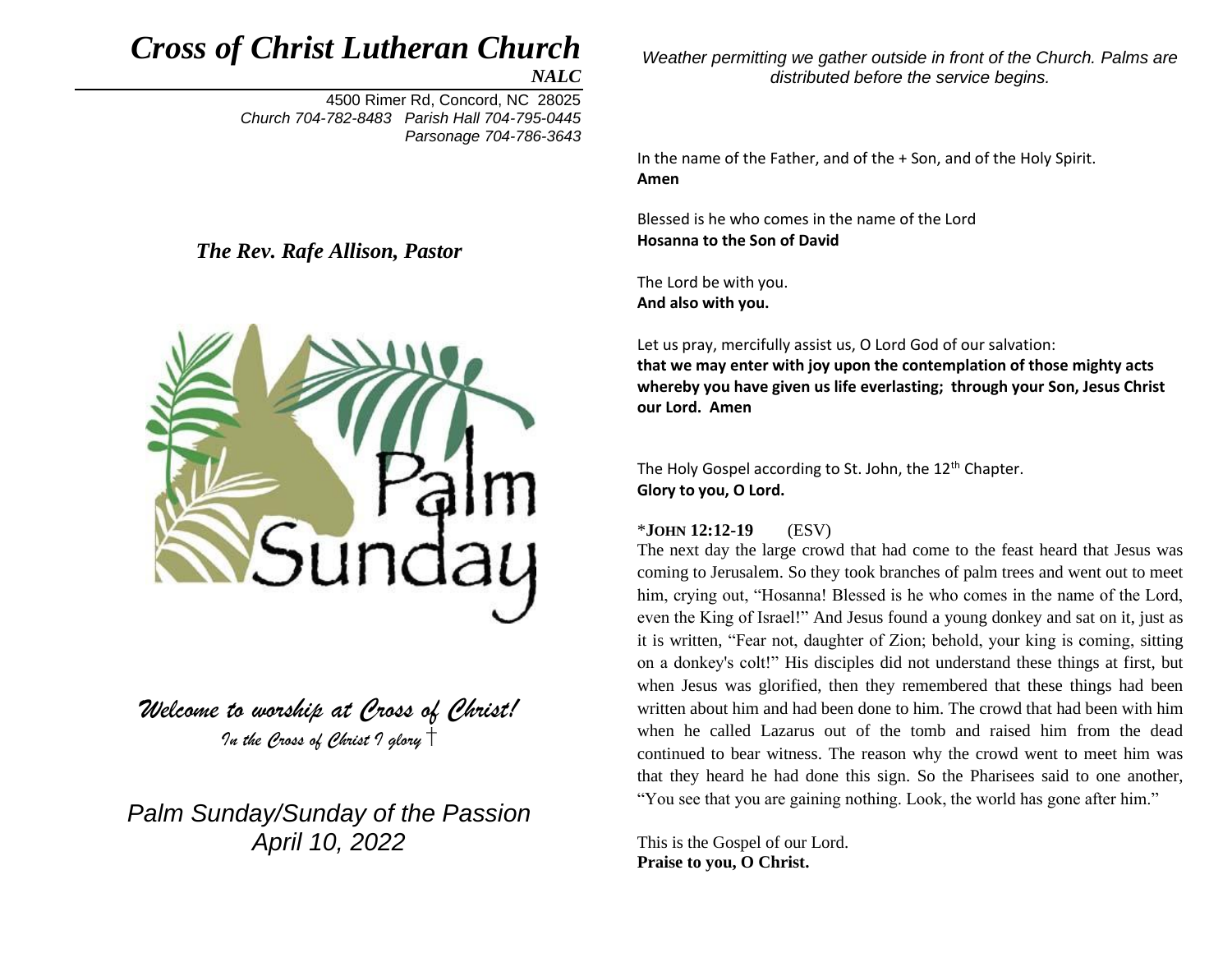#### **The Thanksgiving & Blessing of the Palms**

*As the Thanksgiving begins we raise our palm branches.*

The Lord be with you. **And also with you.** Let us give thanks to the Lord our God. **It is right to give our thanks and praise.**

We praise and thank you, O God, for the great acts of love by which you have redeemed us through your Son, Jesus Christ our Lord. On this day he entered the holy city of Jerusalem in triumph, and was acclaimed Son of David and King of kings by those who scattered their garments and branches of palm in his path.

We ask that you bless these branches and those who bear them, and grant that we may ever hail him as our Lord and King and follow him with perfect confidence; through the same Jesus Christ, our Lord, who lives and reigns with you and the Holy Spirit, one God, now and forever. **Amen**

Let us go forth in peace, **in the name of the Lord.**

\*PROCESSION WITH PALMS

\*PROCESSIONAL HYMN *"All Glory, Laud, and Honor"* **LBW 108**

**\***PRAYER OF THE DAY Blessed is he who comes in the name of the Lord.

#### **Hosanna in the highest.**

Let us pray: Almighty God,

**You sent your Son, our Savior Jesus Christ, to take our flesh upon him and to suffer death on the cross. Grant that we may share in his obedience to your will and in the glorious victory of his resurrection; through your Son, Jesus Christ our Lord, who lives and reigns with you and the Holy Spirit, one God, now and forever. Amen**

CHILDREN DISMISSED FOR CHILDREN'S CHURCH

#### **FIRST READING: DEUTERONOMY 32: 36-39** (ESV)

**<sup>36</sup>** For the LORD will vindicate his people and have compassion on his servants, when he sees that their power is gone and there is none remaining, bond or free. **<sup>37</sup>** Then he will say, 'Where are their gods, the rock in which they took refuge, **<sup>38</sup>** who ate the fat of their sacrifices and drank the wine of their drink offering? Let them rise up and help you; let them be your protection! **<sup>39</sup>** "'See now that I, even I, am he, and there is no god beside me; I kill and I make alive; I wound and I heal; and there is none that can deliver out of my hand.

The Word of God for the people of God! **Thanks be to God!**

#### **PSALM 118: 19-29 READ RESPONSIVELY BY VERSE**

**<sup>19</sup>**Open to me the gates of righteousness, that I may enter through them and give thanks to the LORD.

**<sup>20</sup> This is the gate of the LORD;**

 **the righteous shall enter through it.**

- **<sup>21</sup>** I thank you that you have answered me and have become my salvation.
- **<sup>22</sup> The stone that the builders rejected has become the cornerstone.**

**<sup>23</sup>** This is the LORD's doing;

it is marvelous in our eyes.

- **<sup>24</sup> This is the day that the LORD has made; let us rejoice and be glad in it.**
- **<sup>25</sup>** Save us, we pray, O LORD!

O LORD, we pray, give us success!

**<sup>26</sup> Blessed is he who comes in the name of the LORD! We bless you from the house of the LORD.**

**<sup>27</sup>** The LORD is God, and he has made his light to shine upon us. Bind the festal sacrifice with cords, up to the horns of the altar!

**<sup>28</sup> You are my God, and I will give thanks to you; you are my God; I will extol you.**

**<sup>29</sup>**Oh give thanks to the LORD, for he is good; for his steadfast love endures forever!

#### **SECOND READING: PHILIPPIANS 2:5-11** (ESV)

5 Have this mind among yourselves, which is yours in Christ Jesus, 6 who, though he was in the form of God, did not count equality with God a thing to be grasped,7 but emptied himself, by taking the form of a servant, being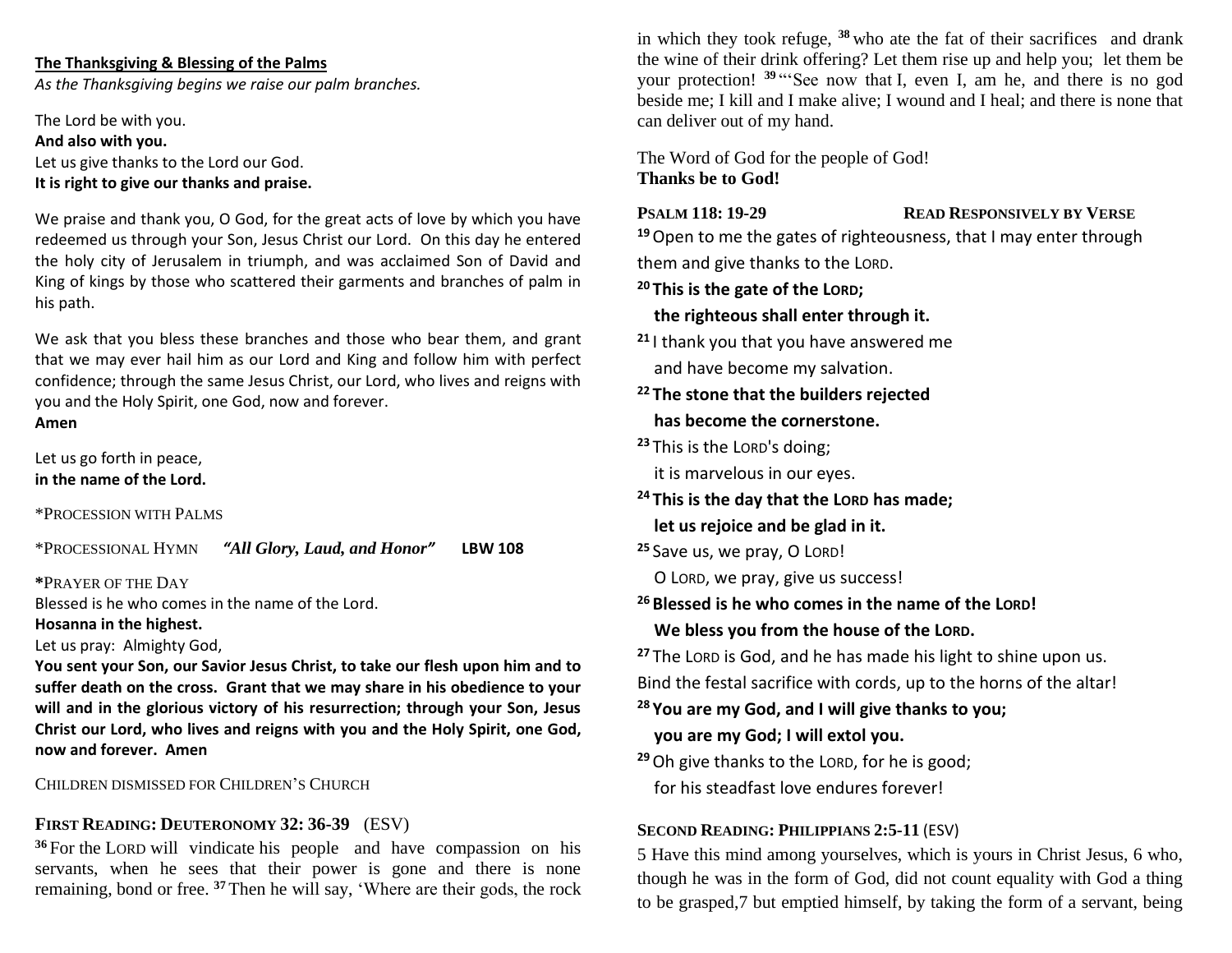born in the likeness of men. 8 And being found in human form, he humbled himself by becoming obedient to the point of death, even death on a cross. 9 Therefore God has highly exalted him and bestowed on him the name that is above every name, 10 so that at the name of Jesus every knee should bow, in heaven and on earth and under the earth, 11 and every tongue confess that Jesus Christ is Lord, to the glory of God the Father.

The Passion of our Lord according to St. Luke, 22<sup>nd</sup> and 23<sup>rd</sup> chapters. **Glory to you, O Lord**

**THE HOLY GOSPEL: St. Luke 22: 1- 23: 56** (too long to print) (ESV) *The congregation may remain seated as the reading of the Passion begins but will stand for the final portion beginning at Luke 23: 33. There is a pause for silent meditation at the announcement of Jesus' death. (Luke 23: 45 )*

#### **A Moment of Silent Prayer & Reflection Follows the Reading**

\*SERMON HYMN *"Rejoice, The Lord Is King"* **LBW 171**

RECEIVING OF OUR TITHES AND OFFERINGS \*THE OFFERTORY



\*THE LORD'S PRAYER **Our Father, who art in heaven, hallowed be thy name, thy kingdom come, thy will be done, on earth as it is in heaven. Give us this day our daily bread; and forgive us our trespasses, as we forgive those who trespass against us; and lead us not into temptation, but deliver us from evil. For thine is the kingdom, and the power, and the glory, forever and ever. Amen**

\*BENEDICTION The Lord bless you and keep you. The Lord make his face shine on you and be gracious to you. The Lord look upon you with favor and give you peace. **Amen**

| *SENDING HYMN                                     | "Alas! And Did My Saviour Bleed" | <b>LBW 98</b> |  |
|---------------------------------------------------|----------------------------------|---------------|--|
| *Dismissal                                        |                                  |               |  |
| Go in peace. Serve the Lord.<br>Thanks be to God. |                                  |               |  |
| *Postlude                                         | (* Please stand as you are able) |               |  |

 *Used by permission of Augsburg Fortress under license # SB127756.*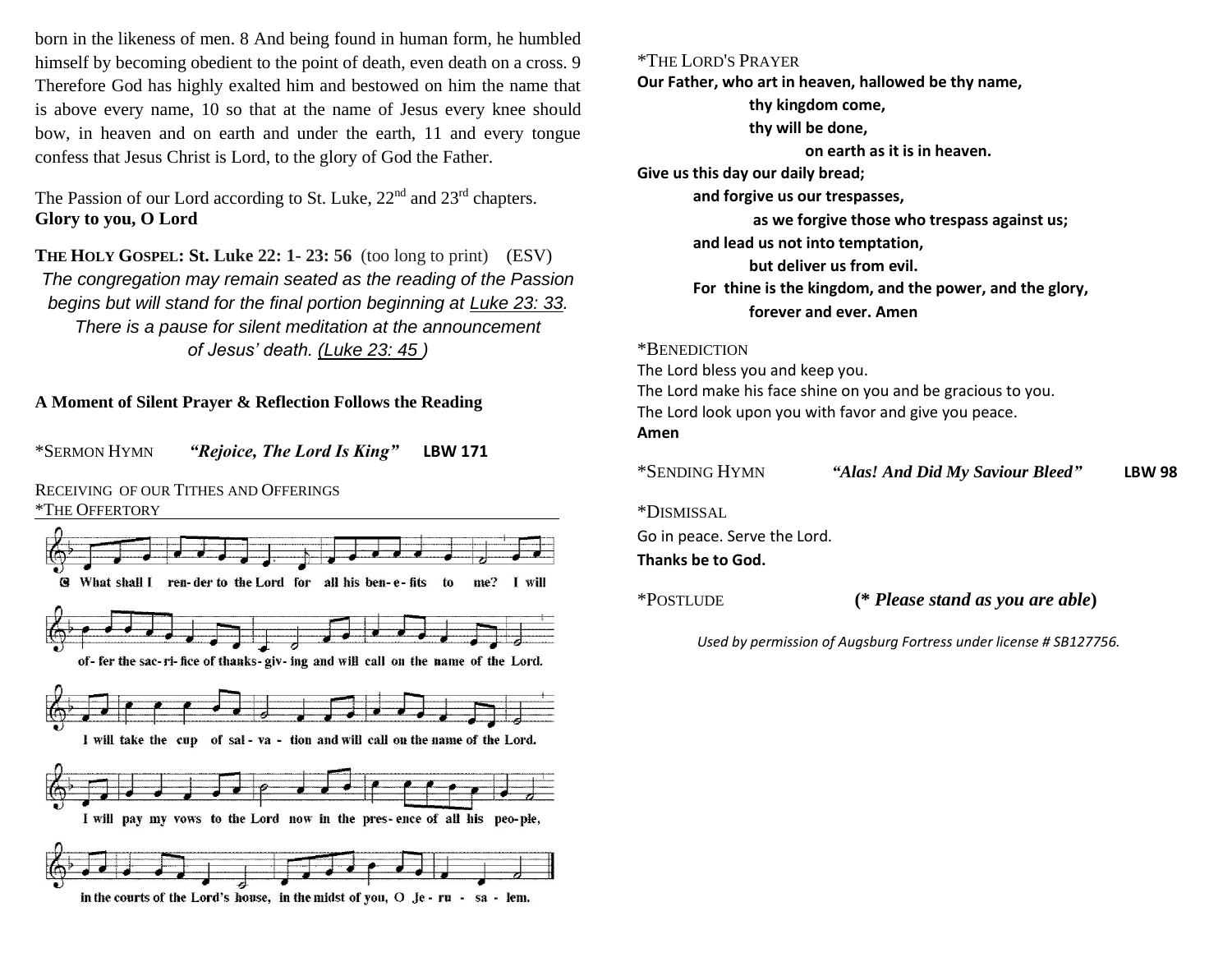# **Palm/Passion Sunday**

### John 12:12-19

 Finally, we have arrived at Holy Week! It may have seemed like a long Lenten season, but it has been filled with writings from the Gospel of Matthew and, of late, Paul's Epistle to the Romans. We have been enlightened by events in the life of Jesus, as told by Matthew, and pondered the deep meaning of Jesus and the Gospel of God's gift of grace in the death and resurrection of Jesus. Now we are ready for the palm procession into Jerusalem and the events to come.

 There is much in these seven verses. We hear that a great crowd came out to meet Jesus and welcome him to the holy city. The disciples only understood after Jesus was crucified, risen, and glorified that this was in fulfillment of the Scriptures. The crowds that went out to greet Jesus had been with him along the way, when he called Lazarus forth and restored life to his beloved friend. And we hear how the Pharisees begin to see that they are losing the battle against Jesus they can do nothing; the world has gone after him!

 Sadly, we know that while many have gone after Jesus, it's not everyone. Certainly, the whole world is not going after Jesus. We wish it were so. We wish all people, everywhere, would come to Jesus and know him and his life, death and resurrection. We wish the whole world would confess Jesus as Lord, that we would enter a new era of love, peace and hope in our day. This is not to be, however. We continue to be disciples and followers of Jesus and we continue to make disciples, baptizing and teaching them all that Jesus has commanded. And yes, we observe Holy Week as a public witness to the world, praying that some may notice and join us for worship on these special days.

 We hope that the congregation is bold in getting the news out about services during Holy Week. There are those who are just waiting to be invited to Maundy Thursday, Good Friday and Easter services by a friend, family member or neighbor. **We want to reach the whole world with the invitation to walk with Jesus to Golgotha and to visit the empty tomb!** 

*Father, bring the whole world to Jesus, and use me to share the good news. Amen.* 

The **Altar Flowers** are given to the glory of God and in memory of Johnnie Blackwelder and Nettie Furr's birthdays by Ann Benson and Mary Catherine, Joe, Ann Safrit and Cabot Grew.

**Easter Egg Hunt at Cross of Christ NEXT Sunday April 10th, 3 PM till 4:30 PM,** egg hunt, cookie decorating, Easter stories, crafts and Photo Booth. Rain or Shine

**Sunrise Service** is next Sunday is at **7:00 AM** at the outdoor altar. You are asked to bring a chair and **fresh flowers** to decorate the cross. Breakfast is served after sunrise service. Sunday School after breakfast.

#### **A-Meal-A-Month Parish Hall Fundraiser – April 16th**

Our next monthly fund-raising meal is this Saturday, **April 16th** - **Country Breakfast from 7:00AM until 11:00AM**. Come enjoy breakfast and invite others to join you!

**A graveside service will be held for Albert Weast** by his immediate family on Saturday, April 23, 2022 at 2 pm at the Cross of Christ church cemetery. The congregation and relatives are welcome to attend. Masks are optional. Light refreshments will be available in the parish building.

#### **HOLY WEEK SCHEDULE – 2022**

| Thurs. | Apr. 14        | <b>Maundy Thursday</b>          | 7:00PM Worship  |
|--------|----------------|---------------------------------|-----------------|
| Friday | Apr. 15        | Good Friday                     | 7:00PM Worship  |
|        | Sunday Apr. 17 | <b>Easter Sunrise Service</b>   | 7:00AM Worship  |
|        | Sunday Apr. 17 | <b>Easter Morning Breakfast</b> | 7:30AM Meal     |
|        | Sunday Apr. 17 | Easter Holy Communion           | 10:00AM Worship |